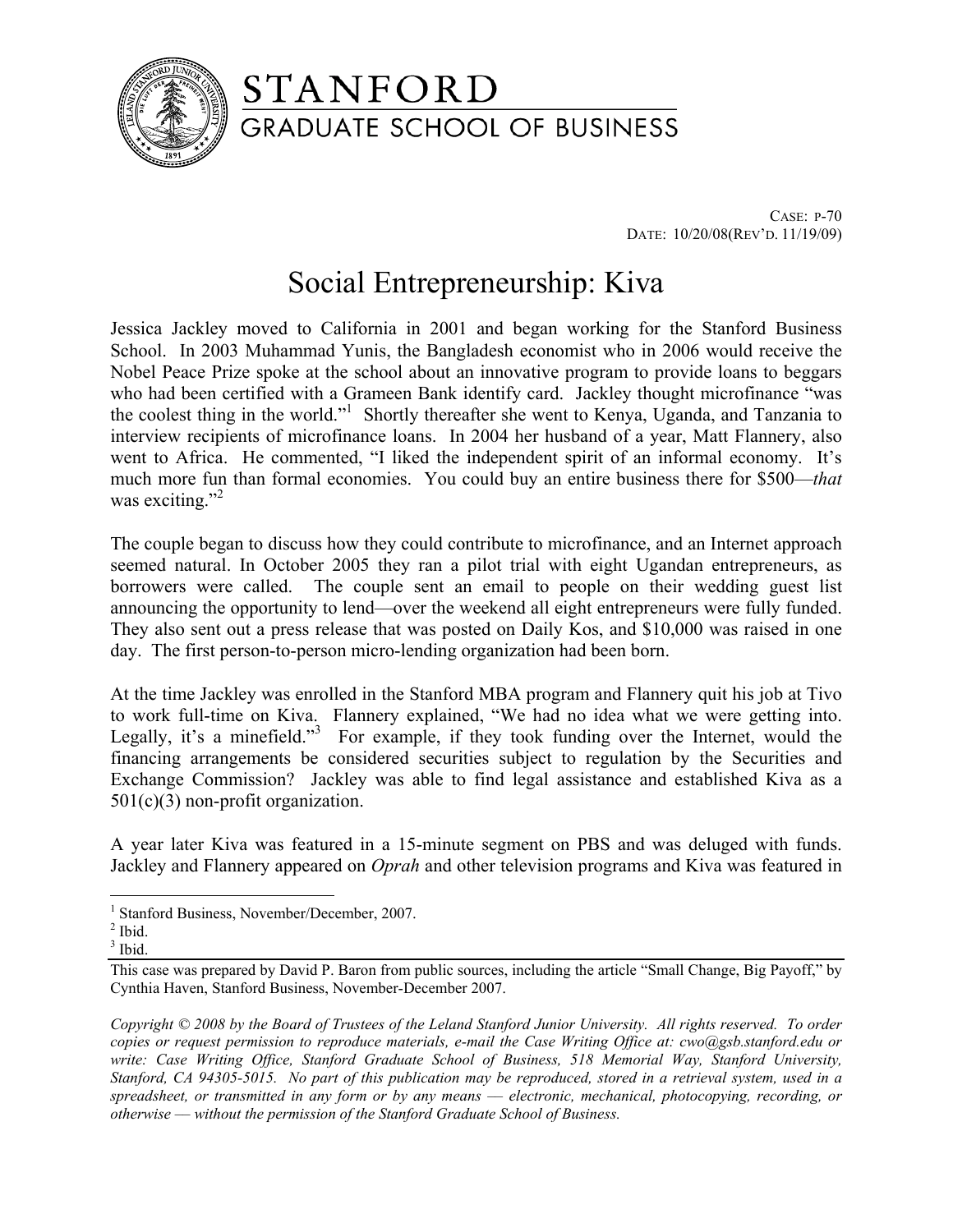Bill Clinton's book *Giving: How Each of Us Can Change the World*. Most loans were funded in less than a day. Kiva also introduced gift certificates, selling \$2.2 million of them over the 2007 Christmas holiday season.

Kiva recruited as president Premil Shah from PayPal, who obtained a commitment from the company to handle Kiva's transactions without charge. Shah had become interested in microfinance as an undergraduate at Stanford University and had worked in India for a microfinance organization. Shah commented about Kiva, "We have all the complexity of being a Silicon Valley start-up that is growing real fast, coupled with the complexity of international financial transactions. It's a complicated model, with a lot of due diligence and screening required."<sup>4</sup>

Lenders received no interest on their loans, but their principal was repaid and lenders could take their funds or relend them to other borrowers. Most of the lenders reloaned their funds. Although lenders received no interest, Kiva hoped to be able to provide a small return to lenders in the near future. Interest payments would also help with the problem that "…some causes are more popular than others. Widows in Africa are almost always funded immediately, but men in Central America often have to wait longer. The Kiva team plans to experiment with higher interest rates on less popular causes to help attract funders."<sup>5</sup>

Kiva, which means "unity," "agreement," or "concord" in Swahili, matched lenders with entrepreneurs over the Internet. Fiona Ramsey of Kiva explained the role that the organization played: "People are by nature generous and want to help others, but they want to do it in a way…where they can really see how they're making an impact on somebody's life. We all see [the philanthropic work that] Bill Gates and Oprah do, and we'd love to do that ourselves. But few of us can afford it." She added, "Right now, we can't offer a financial return on your investment. But we can offer you an emotional return."6

The matching of lenders and entrepreneurs took place on www.kiva.org, which not only provided the match but also established a personal link. Shah explained that people do not give to beggars on the street or charities over the telephone because of a lack of transparency. He said, "I don't know where that money's going to go. I don't know if it will be well used. So we back off on giving."<sup>7</sup> Through Kiva lenders could see the persons to whom they were lending as well as descriptions of the use of the loans and learn about the differences the loans could make in their lives. Approximately 100 entrepreneurs were listed at any one time. Lenders chose how much and to whom to lend. Lenders received email progress reports on the use of the loans, and entrepreneurs made monthly payments on the loans. Kiva later decided to limit to \$25 the amount any one lender could lend to a single entrepreneur, so that more people had a chance to lend to the person.

Kiva did not select the entrepreneurs but instead relied on field partners—microfinance organizations with people on the ground in various countries. Field partners identified and

 $\overline{a}$ 

<sup>4</sup> Stanford Business, November/December, 2007.

<sup>5</sup> Business Week, July 31, 2006.

<sup>6</sup> Los Angeles Times, October 18, 2007.

<sup>7</sup> Toronto Star, June 14, 2007.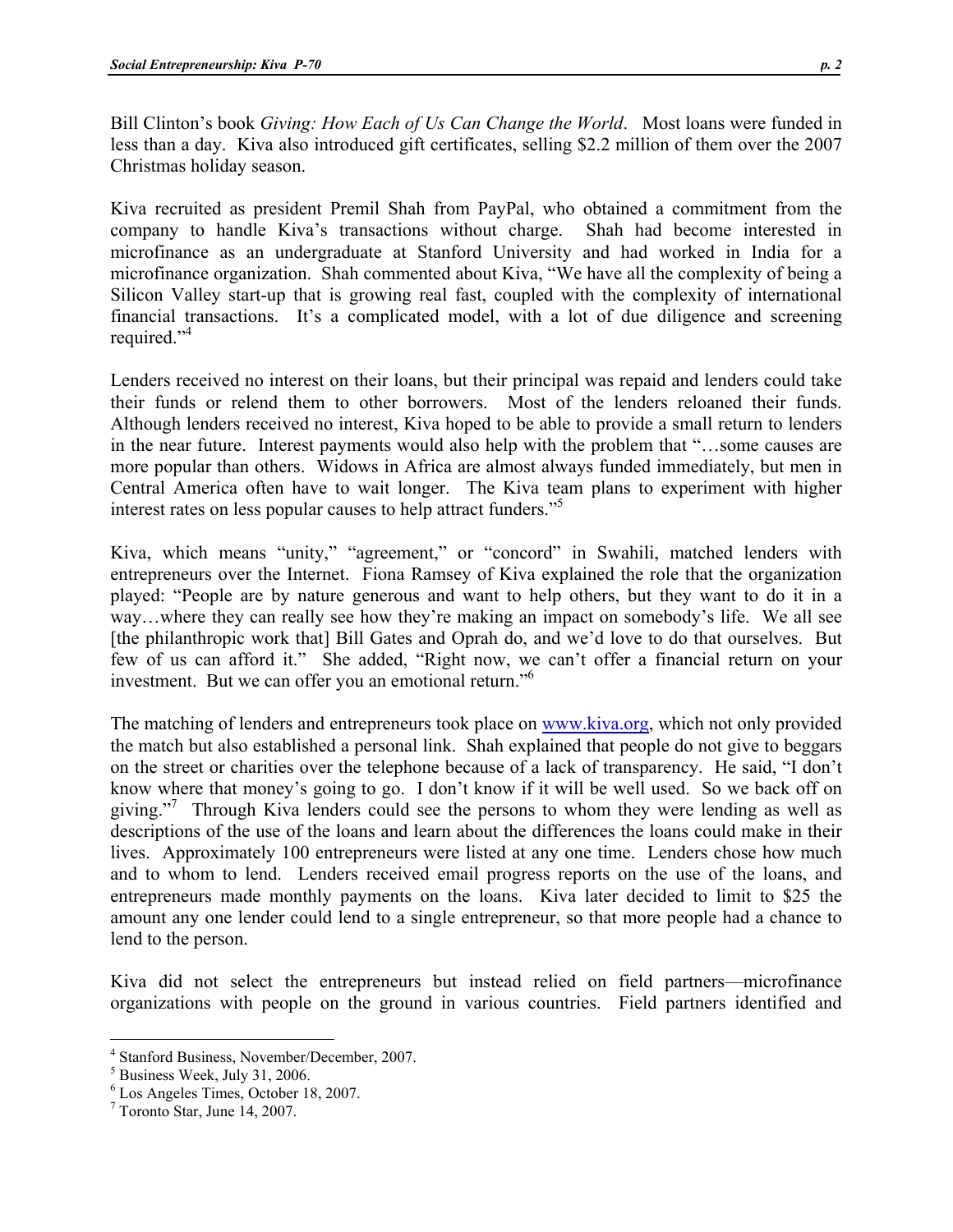screened entrepreneurs, and funds were sent by Kiva to the field partner, who passed them on to the entrepreneur. The field partner administered the loans, collected the monthly payments, and remitted them to Kiva. In some cases the field partners visited borrowers on a daily basis by bicycle. Field partners set the interest rates on loans, which overall averaged 22 percent. The rates varied considerably from 4 percent to 50 percent. Rates in Latin America were the highest but were less than those charged by money lenders which were as high as 100 percent. The interest payments were retained by the field partner to cover costs. As of spring 2008, Kiva had 96 field partners in 45 countries, although not all partners were active.

Loans were short term with most maturities between 6 and 12 months. Entrepreneurs could borrow again, and their credit histories were displayed on the Internet page next to their biography and planned use of the loan. In addition to a picture and information about the entrepreneur, the Internet page displayed information about the field partner, including its risk rating, total loans, time with Kiva, delinquency rate, and default rate.

On its Risk and Due Diligence page, Kiva warned lenders about the potential risks associated with their lending. Risks were associated with the borrower, the field partner, and the country. Loans were made in countries such as Afghanistan and Iraq, which posed risks. Kiva's relations with field partners could also be subject to risk such as fraud or embezzlement, and each field partner was either active, paused, or closed. Entrepreneurs also posed risks ranging from uncontrolled events like a bad crop to diversion of the funds. Ramsey observed, however, that "we have a perception of the poor as a [poor] credit risk, but actually they're a very good credit risk. The poor are motivated to be successful. Usually, this is their only chance for a loan."<sup>8</sup>

As of spring 2008, Kiva had 27 employees and 250 volunteers, had funded loans of \$27.2 million, and reported a repayment rate of 99.67 percent. Kiva's operating expenses were covered by donations by individuals and foundations. Lenders could donate 10 percent of their funds to Kiva for operating expenses, and those donations provided the bulk of its funding. Silicon Valley firms also assisted with operations.

The limits on Kiva's growth were not in obtaining funds but rather in identifying borrowers and maintaining integrity in the lending process. Field partners had difficulty expanding because their work required people on the ground to visit entrepreneurs and verify the needs of prospective borrowers, distribute funds, and collect repayments. Kiva monitored its field partners and gave them a rating of one to five stars. The maximum amount Kiva provided was \$100,000 a month for a five star partner and \$10,000 a month for a one star partner. Finding field partners was time consuming, requiring considerable due diligence and financial and reference checks. The objective was to find reputable and reliable partners, so as to maintain the integrity of the Kiva system.

 $\overline{a}$ 8 Wall Street Journal, March 20, 2008.